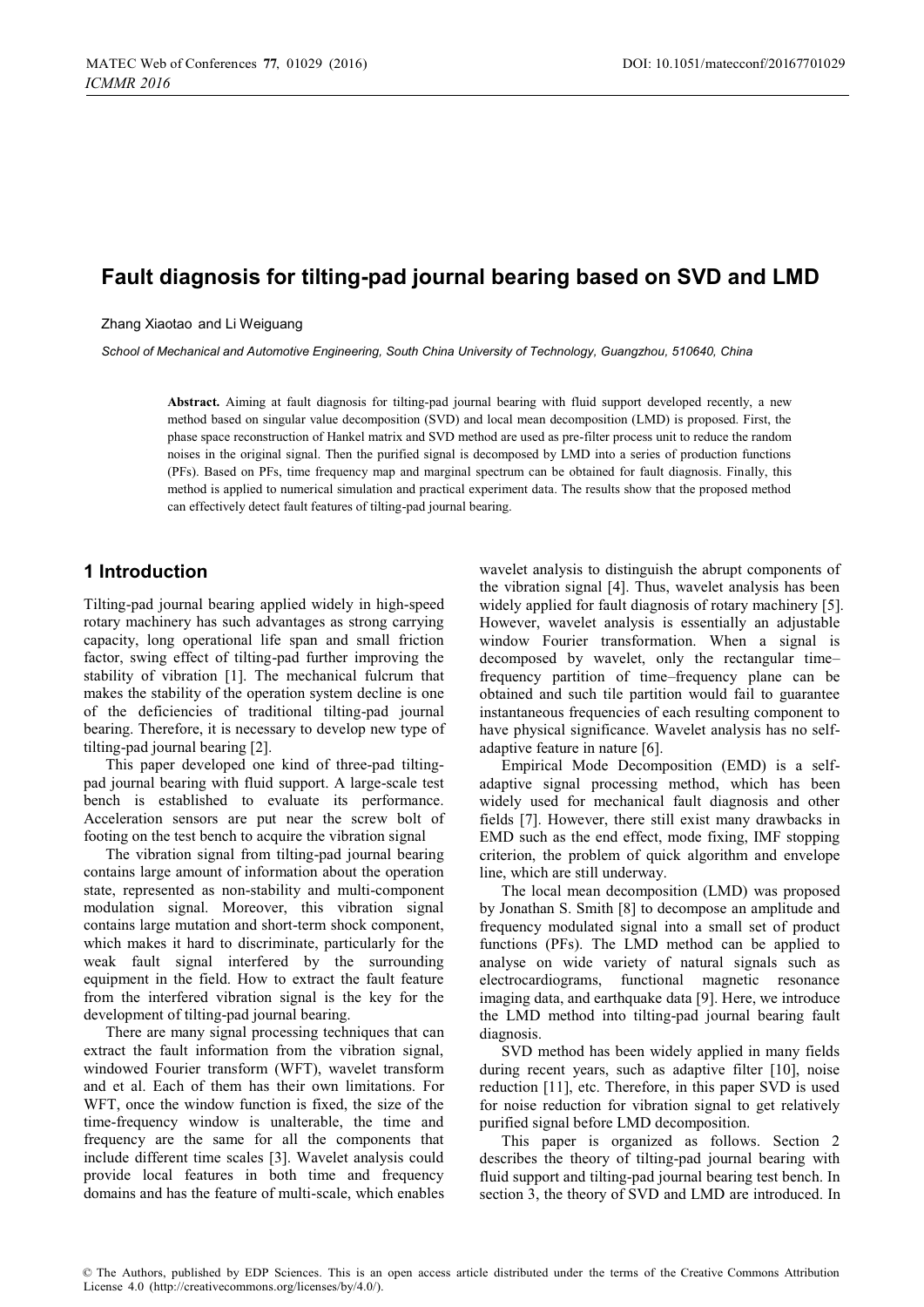section 4, a simulation signal is processed to evaluate the proposed method. In section 5, the real vibration signal from the tilting-pad journal bearing test bench is tested. Finally, the conclusion is drawn in section 6.

### **2 Tilting-pad journal bearing**

#### **2.1. The principle**

The structure of tilting-pad journal bearing is shown in Fig. 1. The whole bearing includes several pads. Each pad can swig on its mechanical pivot to adjust its position freely along with the axis movement to form wedge, adapting to the change of velocity and bearing load. The resultant force of oil-film pressure in each pad passes through the centre of axle journal of the rotor, not producing the tangential force that can cause instability. Theoretically tilting-pad journal bearing is fully stable. Therefore, it has been widely used in large rotating machinery, such as steam electric generating set, wind turbine and etc. [12]. However, its deficiencies in pad vibration and pivot friction damping will reduce working life and increase system instability.



**Figure 1.** Schematic drawing of tilting-pad journal bearing with three mechanical pivots.

Three pads tilting-pad journal bearing with fluid support is developed in this paper, fluid support substituted for the mechanical pivot, being avoid of mechanical pivot friction and pad vibration. Tilting-pad journal bearing with fluid support has two layers of oil film, inner layer oil film and outer layer oil film. The inner oil film works as dynamic pressure oil film, the outer oil film works as static oil film or squeeze oil film.

#### **2.2 Test bench**



**Figure 2.** Tilting-pad journal bearing test bench. (a) Cast iron base. (b) Power servo motor. (c) Shaft coupling. (d) Front tilting-pad journal bearing. (e) Rotor. (f) Rear tilting-pad journal bearing. (g) Anti-thrust bearing. (h) Lubrication oil system.

A tilting-pad journal bearing test bench is built to evaluate the performance of the tilting-pad journal bearing as shown in Fig. 2.

The main parameters of the tilting-pad journal bearing test bench system are listed in table 1.

**Table 1.** Main parameters of the test bench.

| Working bearing           | Tilting-pad journal bearing,<br>circular journal bearing |  |
|---------------------------|----------------------------------------------------------|--|
| Journal diameter of rotor | $\Phi$ 200h6 (mm)                                        |  |
| Working velocity range    | $0 \sim 5000$ (RPM)                                      |  |
| Rotor quality             | 4975kg                                                   |  |
| Input oil temperature     | 30-45℃ adjustable                                        |  |
| Oil feed pressure         | $0\sim$ 2MPa                                             |  |
| Lubrication oil           | 68# turbine oil, 0.06052Pa.s                             |  |
| Servo motor               | 3-phase AC motor, 200kw                                  |  |

## **3 Analysis methods**

#### **3.1 Principle of SVD**

Based on phase space reconstruction theory, the acquired signal expressed as  $x = (x_1, x_2, \dots, x_N)$  is constructed to be Hankel matrix *A*

$$
A = \begin{bmatrix} x_1 & x_2 & \dots & x_q \\ x_2 & x_3 & \dots & x_{q+1} \\ \dots & \dots & \dots & \dots \\ x_p & x_{p+1} & \dots & x_N \end{bmatrix}
$$
 (1)

where *A* is  $p \times q$  order matrix, *N* is the signal length,  $N = p + q + 1$ .

Conduct SVD and we get

$$
A = UDV^T \tag{2}
$$

Where *U* and  $V^T$  are  $p \times p$  and  $q \times q$  orthogonal matrix respectively, *D* is  $p \times q$  diagonal matrix,  $D = diag(\lambda_1, \lambda_2, ..., \lambda_k, O)$ ,  $k = min(p, q)$ , *O* is the zero matrix,  $\lambda_i$  ( $i = 1, 2, ..., k$ ) are called the singular values of *A* . According to the theory of SVD and matrix optimal approximation under Frobenious normal, the previously bigger singular values reflect the useful signal, while the smaller singular values reflect the noise. If we set these smaller singular values to zero, the noise of acquired signal will be removed, then we reconstruct the signal with the rest singular values, we can get the denoised signal.

#### **3.2 Principle of LMD**

To extract fault information from a vibration signals, LMD decomposes the raw signal into a series of product functions (PFs). A PF, which is the product of an envelope signal and a frequency modulated signal, has actual physical significance. Based on the moving average method, LMD progressively smooth the signal. The details about LMD algorithm can be found in Refs.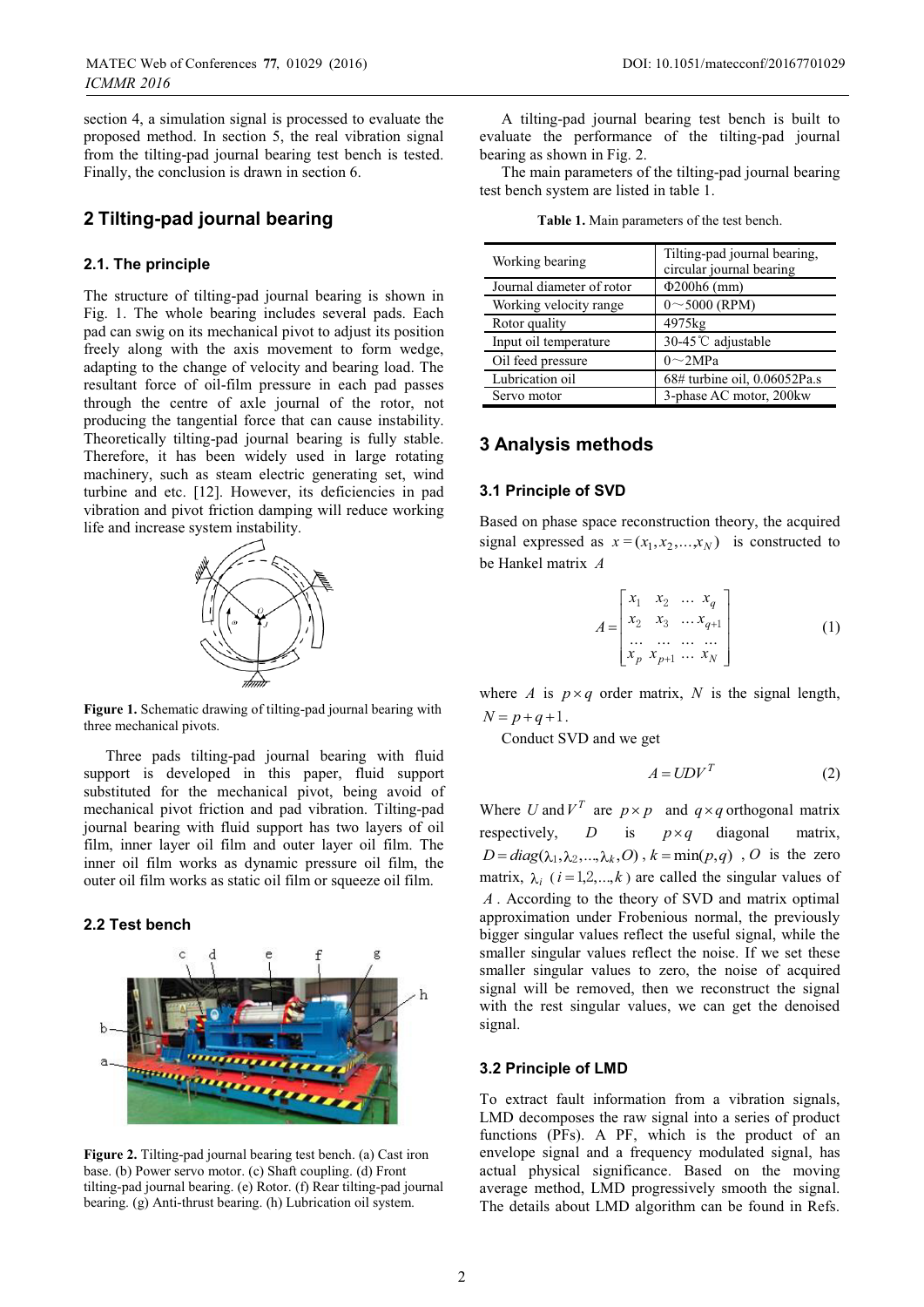[8, 9]. Based on the decomposition process, the original signal can be reconstructed by

$$
x(t) = \sum_{i=1}^{k} PF_i(t) + U_k(t)
$$
 (3)

That is, the raw signal  $x(t)$  can be reconstructed by all the PFs and a monotonic function  $U_k(t)$ . LMD method can guarantee the information integrity of the raw signal and effectively extract useful and comprehensive fault information.

### **4 Simulation signal analysis**

A modulation signal  $x(t)$  is shown in Fig. 3 to verify the proposed method, data length 1000, Hankel matrix dimension  $501 \times 500$ .

$$
x(t) = (1+1.5t)\cos(30\pi t) + 2\sin(70\pi t) + \eta(t)
$$

where  $\eta(t)$  reprents the additive Gaussian white noise,standard deviation 1.5.

Fig. 4 shows the singular values (SVs) distribution curve. According to singular values difference spectrum shown in Fig. 5, choose the second peak for noise reduction, the reconstructed signal is given in Fig. 6. The result of the reconstructed signal after LMD is shown in Fig. 7. From Fig. 7, it can be clearly seen that PF1 represents 35Hz sinusoidal frequency and PF2 represents another modulation signal, which shows that SVD method can remove noise effectively and be helpful for LMD result explicable.









**Figure 5.** Difference spectrum of singular values.







**Figure 7.** LMD result of the reconstructed signal.

#### **5 Experiment research**

#### **5.1 Test bench**



**Figure 8.** PCB accelerometers located along connecting bolts.(a) PCB accelerometers.(b) Connecting bolts.



**Figure 9.** LMS data acquisition system, (a) Hardware, SCADAS SCM202. (b) Software, Test.Lab 14A.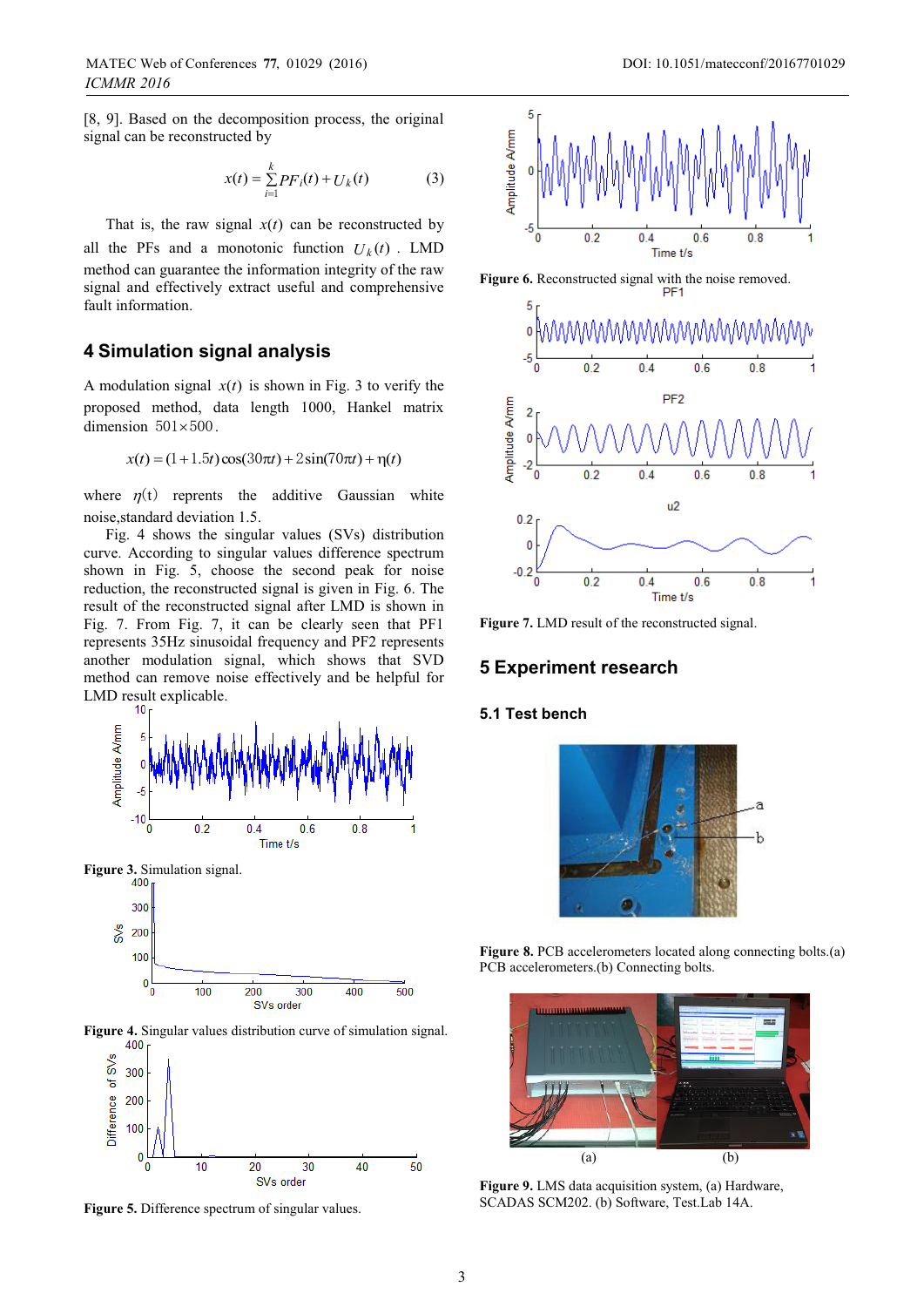Accelerometer is placed alongside connecting bolts as shown in Fig. 8. The model of accelerometer is PCB 333B32 single axis, sensibility 100mV/g, measurement range  $\pm 50$ g p-p. Data acquisition system is shown in Fig. 9.

#### **5.2 Data analyses**

The tilting-pad journal bearing test bench works at 3900r/min, collect signal with the data length 1024 by 2048Hz, shown in Fig. 10.



**Figure 10.** Collected signal from test bench.

As can be seen from Fig. 10, there is much noise which affects the following analysis. Thus, the method based on SVD is applied for noise reduction. Singular values distribution curve is shown in Fig. 11. According to the singular values difference spectrum shown in Fig. 12, we choose 13 orders for noise deduction, and then the reconstructed signal is shown in Fig. 13.<br> $^{25}$ 



**Figure 12.** Difference spectrum of singular values.



**Figure 13.** Restructured waveform.

From the comparison between Fig. 10 and Fig. 13, the noise is reduced effectively. Conduct LMD, the result is shown in Fig. 14.



Figure 14. LMD Result of the signal after SVD denoising.

The useful PFs have strong correlation with the signal, while the useless PFs don't. Mutual information and correlation coefficient, which is used here, are common two methods to distinguish between these two kinds of PFs. The bigger the correlation between the PFs and original signal  $x$  is, the bigger the correlation coefficient  $\rho$  is. Correlation coefficient is defined as below:

$$
\rho_{x,PF_i} = \frac{\sum_{k=1}^{N} x(k) PF_i(k)}{\left[\sum_{k=1}^{N} x^2(k) \sum_{k=1}^{N} PF_i^2(k)\right]^{1/2}}
$$
(4)

The values of correlation coefficient between these PFs and signal before LMD are listed in Table 2, the value between the residual and the signal is also listed for comparison. From this table, we find the values of correlation coefficient between the PFs and the signal before LMD are far bigger than the value between the residual and the signal, which demonstrates that these PFs all are useful components.

**Tab1e 2.** Correlation coefficient values.

| Component                  | $\mathbf{p}_{\mathrm{F}_1}$ | $v_{\text{F}_2}$ | PF <sub>2</sub> | Residual |
|----------------------------|-----------------------------|------------------|-----------------|----------|
| Correlation<br>coefficient | 0.845                       | 0.591            | 0.236           | 0.015    |

As can be seen from Fig. 14 the production functions (PFs) are non-stable, showing typical features of amplitude modulation and frequency modulation caused by the rubbing between rotor and stator [13].

Time-frequency map and marginal spectrum are shown in Fig. 15 and Fig. 16 respectively. As can be seen from Fig. 15, frequency varies dramatically with time. In Fig. 16, it is found there is wide range of spectrum around wording frequency (65Hz) and its frequency